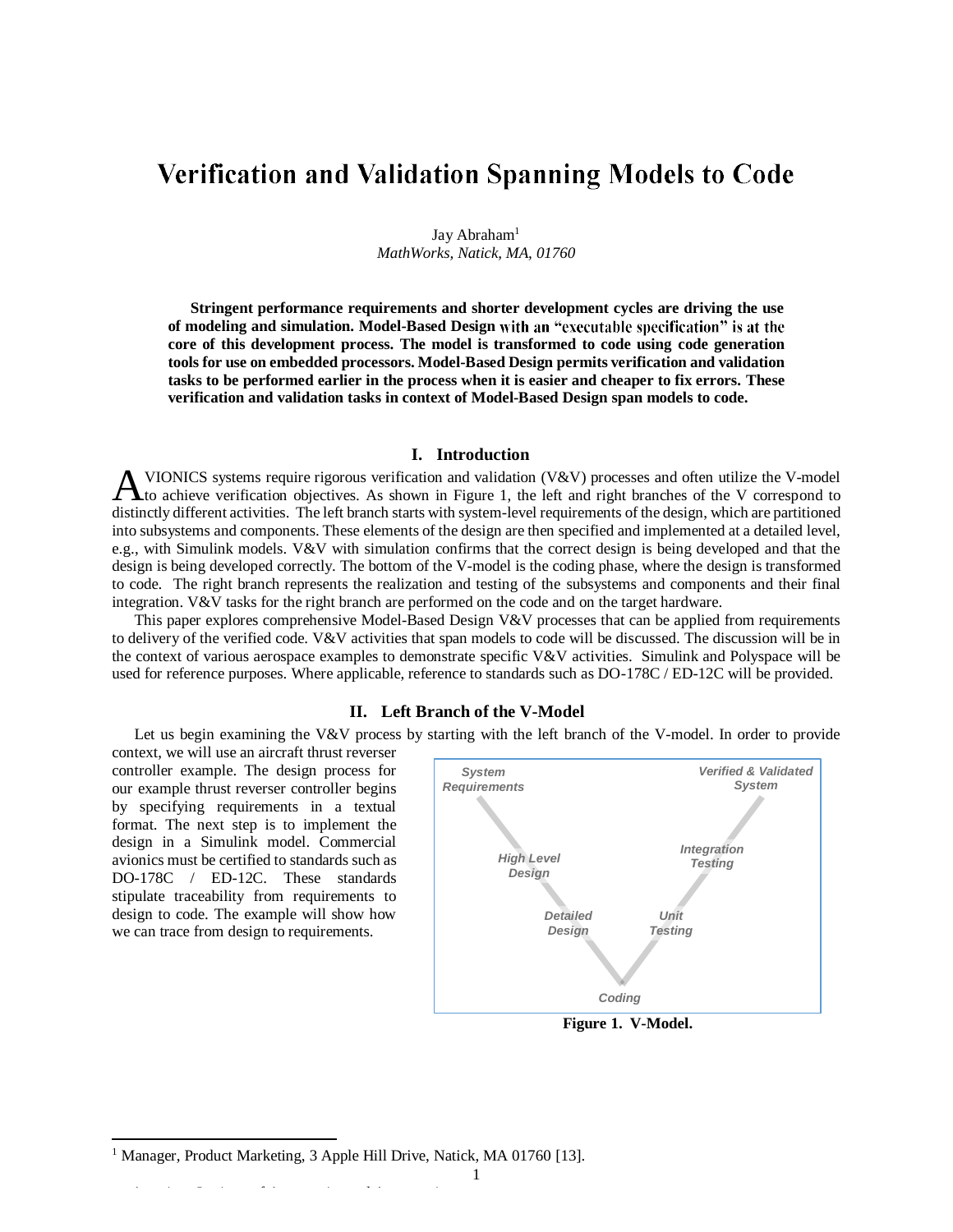#### **A. Requirements Traceability**

Consider the model shown in Figure 2. This model designed with a Stateflow chart implements deployment logic for an aircraft engine thrust reverser. One of the requirementsfor the thrust reverser stipulates that it must never deploy

during aircraft flight. The deployment logic uses redundant sensor measurements of air speed, wheel speed, and weight on landing gear wheels to confirm that the aircraft is on the ground. Using requirements linking capability of<br>Simulink Verification and Verification and Validation, critical aspects of the design in the model are linked to requirements. The requirements management interface (RMI) allows us to create navigation links between the requirements modeled in Simulink, the associated Simulink objects, and related test cases. For example, as shown in Figure 2, rightclicking on the Stateflow chart traces to a Microsoft Word document that describes a specific requirement.



#### **B. Self-Validating Models**

Once the requirements have been associated, they can be used to derive the expected behavior of the model. The expected behavior can be used to create self-validating models with the use of assertion blocks in Simulink. We can confirm that signals do not exceed specified limits or that a particular logical condition does not arise during simulation testing. For example, for the thrust reverser logic, we can specify conditions such as the deploy signal and the weight on wheels warning signal must never be active at the same time. As shown in Figure 3, we have developed a test harness that encapsulates the thrust reverser model—component under test (center), and we are driving it with tests (left). The logical constructs (right) are checking that the *deploy* and the *weight on wheels* warning signals are never



**Figure 3. Self-Validating Model.** 

active at the same time. An assertion is triggered if this condition is violated. By executing these test cases, we can check to be sure that this condition never arises.

#### **C. Checking Models**

We then perform requirements consistency checks and confirm compliance of the model to rules and guidelines with Simulink Verification and Validation. These types of checks can identify requirements with missing documents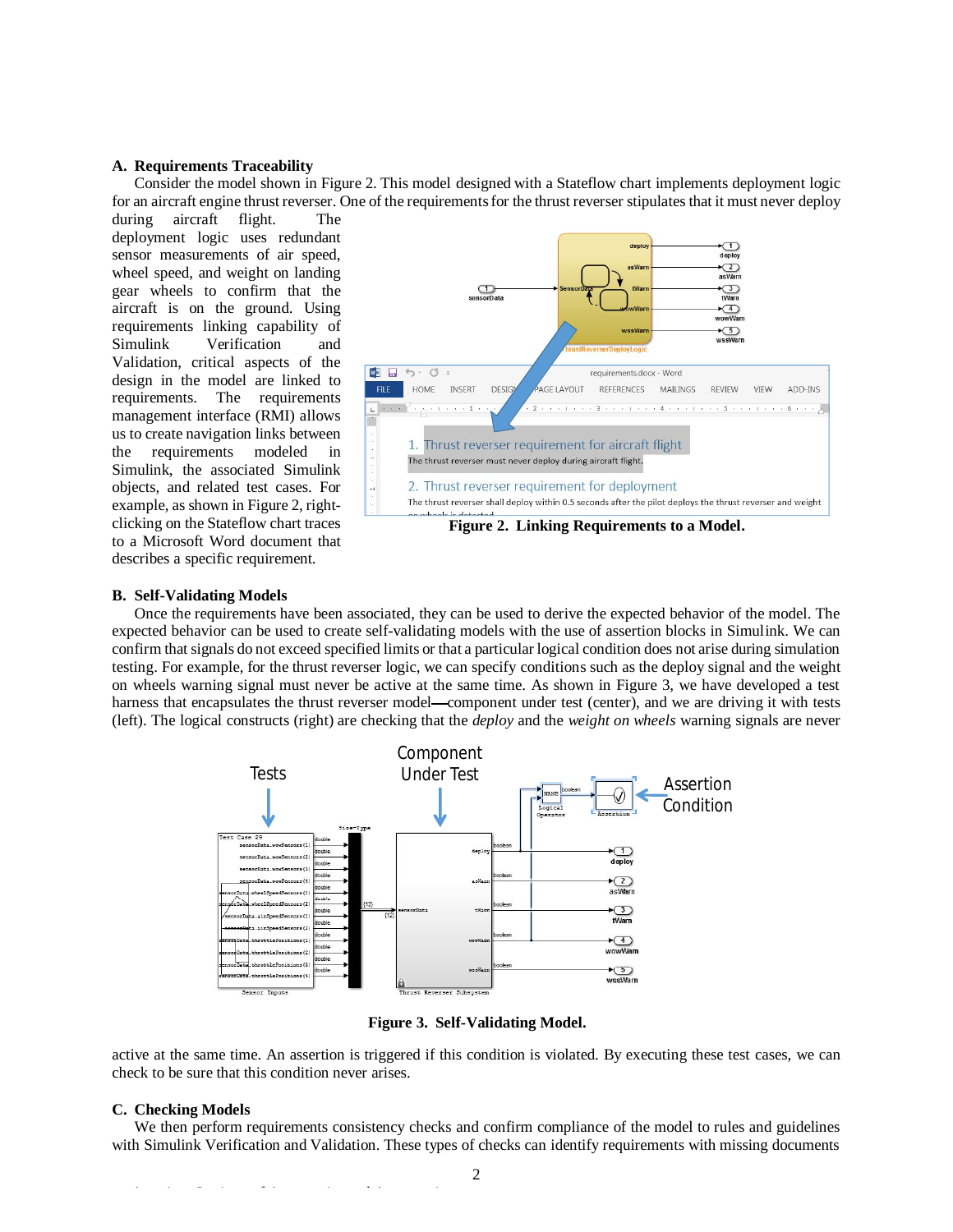and inconsistent descriptions as well as confirm compliance to DO-178C standard checks. Basic checks range from support for updating the model to be compatible with the current product release version, to identifying unconnected lines and ports, to checking the root model interfaces. These checks may have to be repeated as the model is updated to address bugs and other issues from subsequent verification tasks.

Sections 6.3.1.f and 6.3.2.f of the DO-331 Model-Based Design supplement of the DO-178C standard states that "High-level requirements trace to system requirements" and "Low-level requirements trace to high-level requirements." Using Simulink Verification Validation, we are able to determine whether Simulink blocks and Stateflow objects link to a document containing engineering requirements for traceability. If any of the blocks lack traceability information, these blocks are flagged for analysis and follow-up.

#### **D. Functional Testing**

The next step is to perform simulation-based tests of our thrust reverser algorithm in Simulink. Closed-loop testing of the controller with a plant model helps engineers investigate all aspects of the system, including algorithms, components, the plant model, and the environment. Tests are created in textual form (e.g., in a spreadsheet or text file) or with graphical waveforms. These testing scenarios create test vectors for simulation with inputs, plant parameters, environmental factors, and other elements. Expected outputs are also required to confirm whether the test passed or failed. Test cases should also have a description that explains its purpose with traceability to requirements for certification to DO-178C / ED-12C.

Formal methods-based functional verification can then be performed to confirm that the design provably meets certain functional requirements. The DO-333 formal methods supplement to DO-178C discusses use of formal methods to complement testing. Functional requirements for discrete systems are typically explicit statements about expected behaviors that a system exhibits and behaviors that it must never exhibit. To formally verify that the design behaves according to these requirements, the requirements statements first need to be translated from a human language into the language understood by a formal analysis engine. Each requirement has one or more verification properties associated with it. These verification properties are used to report whether or not the design meets the functional requirements. Using Simulink Design Verifier, the design is formally verified to conform to the specified property. If a verification property is not met, Simulink Design Verifier will generate a counter example test case to show the conditions under which the property (requirement) will not be met. This test case can then be used to diagnose the error and fix the model.

For our thrust reverser example, if two weight on wheels sensors are false, then deploy cannot be true. This property is described in Simulink as shown in Figure 4. If this property is not correct for the thrust reverser design, Simulink Design Verifier will generate a counter example test case showing an example of a condition that will cause this property to fail.



**Figure 4. Verification Property.** *If two weight on wheels sensors are false, deploy cannot be true.*

#### **E. Verification for Robustness**

As our thrust reverser example is being hardened and readied for subsequent verification tasks, it is important to confirm that it is robust. Robustness provides assurance that the design performs as implemented and does not have any unexpected behavior. For example, if the algorithm were to suffer from an overflow or divide-by-zero condition, that could result in unexpected behavior. Because testing may not be exhaustive, formal-methods-based-design error detection with Simulink Design Verifier can be applied to prove that the algorithm will not suffer from these types of defects. Furthermore, if our design is state-based or logic-based, it is important to confirm that there are no dead branches or dead logic. Avionics standards such as DO-178C / ED-12C specifically prohibit existence of dead or unreachable code.

In relation to dead code, DO-178C / ED-12C require coverage analysis. This type of analysis checks that cumulative tests that are executed will activate all aspects of the design. Simulink Verification and Validation produces model coverage reports to identify untested elements of the design. It displays coverage information on the model,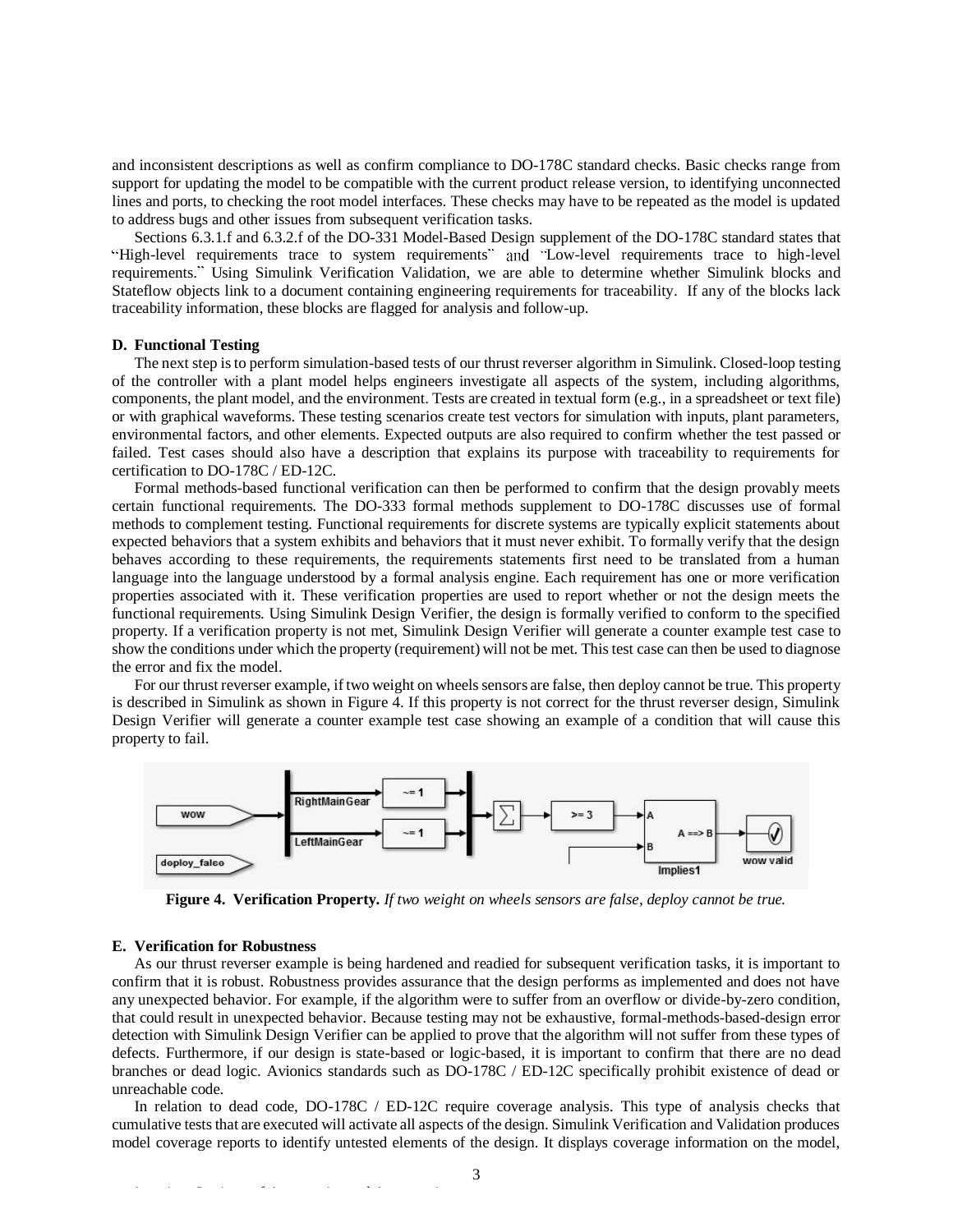letting us traverse the model for missing coverage and navigate to the associated requirements. We can then determine whether we need to modify the requirements, test cases, or design in order to meet coverage goals. Using Simulink Design Verifier, we can also automatically generate test cases to improve coverage analysis. Various types of coverage analysis can be performed: decision coverage, condition coverage, modified condition/decision coverage (MC/DC), lookup table coverage, boundary value analysis, and signal range coverage.

For our thrust reverser example, using Simulink Design Verifier we are able to automatically generate tests to

check for coverage analysis. When we run these tests, we are able to measure cumulative coverage results. As shown in Figure 5, we are able to achieve 100% condition coverage, decision coverage, and modification condition decision coverage.

 $45100%$  $100%$  $100%$  $100%$  $100%$  $2100%$ NA NA  $4100%$  $100%$  $100%$   $\blacksquare$  $SF$  on Ground  $12,100%$  $100%$  $100%$ **Figure 5. Coverage Summary Report.** 

Upon completion of all of the above V&V tasks, the thrust reverser model in an executable specification

form is ready for production code generation. Using Embedded Coder, we can generate readable, compact, and fast C or C++ code that can be compiled for additional tests on a host computer or the target embedded processor. We have now reached the bottom of the V-model.

# **III. Right Branch of the V-Model**

The right branch of the V-model focuses on verification of the code and execution of that code on an embedded target. Although code generation automates the task of generating code from models, the model may include legacy code or other handwritten code such as S-functions in Simulink models. Furthermore, generated code may have to be integrated with other legacy code, driver code, RTOS services, and so forth. The end result is mixed code consisting of handwritten and generated code. Interface issues and bugs in the mixed code may result in functional and robustness problems. In order to confirm the integrity of this mixed code, it is necessary to perform checks on the source code.

For example, consider the addition of two variables in a programming language such as C. If the target hardware does not have a floating-point unit, the addition operation must be performed with integers and care must be taken to avoid an overflow.

|               | int32 t a, b, c; /* declare signed 32bit integer variables    | $\ast/$ |
|---------------|---------------------------------------------------------------|---------|
| $\sim$        | /* some other code here to initialize variables $\frac{1}{2}$ |         |
| $c = a + b$ : | /* add variables                                              | $*$     |

The addition operation  $c = a + b$  is risky because of the potential of an overflow. The summation could produce results that are greater than 2<sup>31</sup> -1. This result will not fit in the 32bit variable *c*. This condition will result in incorrect computation. This type of error is known as a run-time error. It is important to pay attention to run-time errors as these errors may exist in code, but unless specific tests are executed under particular conditions, the run-time error may not be detected. The errors may cause unexpected system failures.

One may expect that these types of issues should have been detected at the simulation model level. Issues such as overflow and divide-by-zero can be detected at the modeling level with Simulink Design Verifier, but they can only be detected if the model implementation is identical to the code implementation. For example, if the simulation is accomplished in double-precision floating-point but the C code is implemented in fixed-point (integer), then an overflow or divide-by-zero condition may not be detected at the model level.

Examples of code level run-time errors are as follows:

- Non-initialized data—if variables are not set to an initial value, the value is unknown
- Out of bounds array access—occurs when writing or reading beyond the boundary of the array
- Null pointer dereference—occurs when attempting to access a pointer that is NULL
- Wrong results caused by an overflow, underflow, divide-by-zero, negative square root, and so forth
- Unprotected reading or writing to shared variables by multiple threads
- Dead code that will never execute (may lead to a run-time failure)—DO-178C does not allow dead code

A software verification technique known as static analysis can be used to identify and prove absence of certain run-time errors. This technique can be applied to the verification of avionics software at the code level.

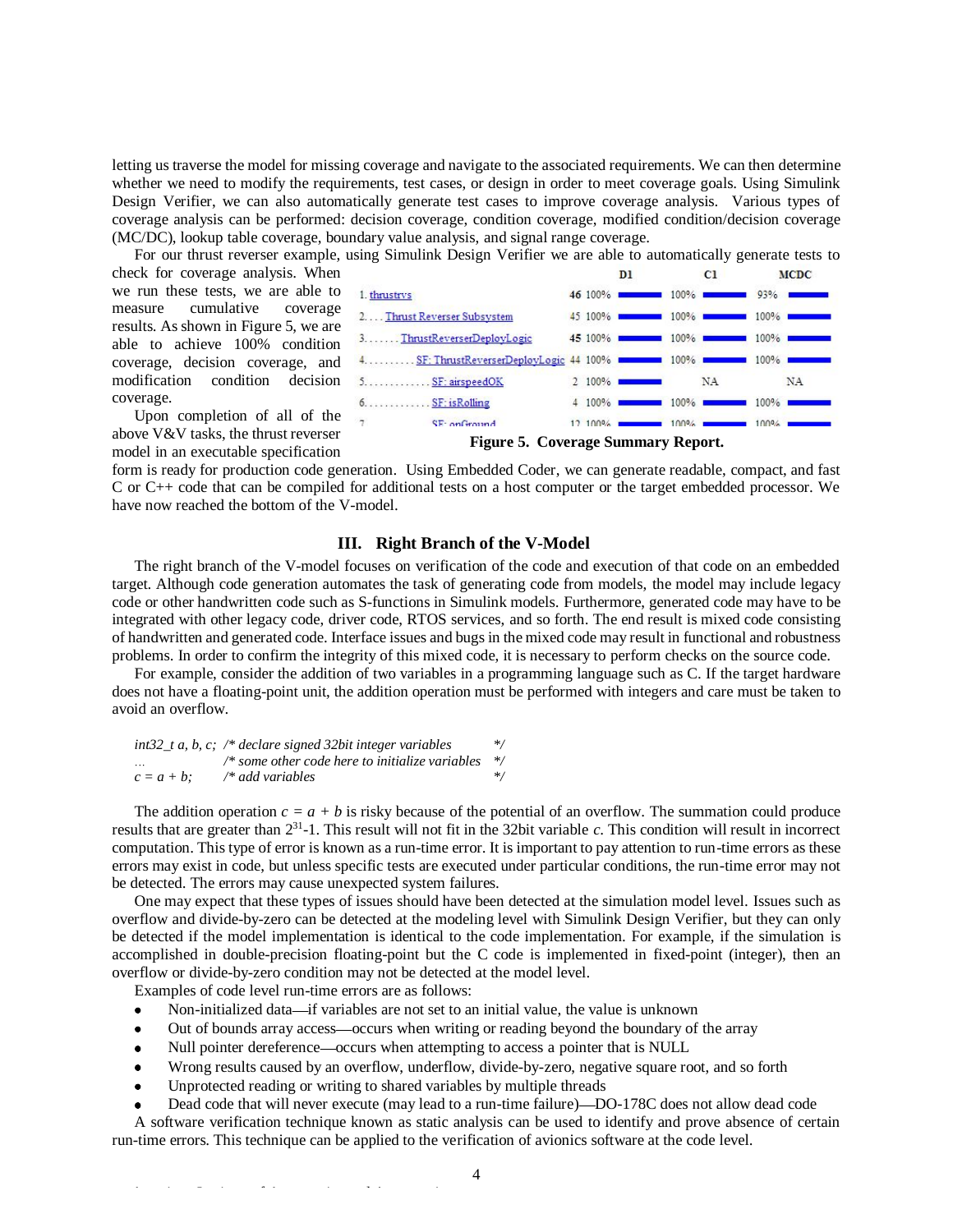## **A. Static Analysis of Source Code**

Static analysis is a verification activity in which source code is analyzed for quality. This technique allows software developers to find and diagnose errors. Results produced by static-code analysis provide a means by which robustness of the code can be measured and improved. In contrast to other verification techniques, static analysis can be performed without executing the program or running tests.

Static analysis ranges from checking source code for compliance to standards, to bug finding techniques. Bug finding can utilize simple techniques and sophisticated methods. The advantage of simple techniques is that they are very fast; however, they may produce false negatives and false positives. False negatives are situations in which the static-code analyzer misses a real error. False positives are incorrectly identified errors. Both false negatives and false positives are problematic. The former may produce a false sense of security, whereas the latter may delay production of the software or create unnecessary rework that impacts the performance or memory footprint of the code.

Sophisticated static analysis combines formal methods with bug finding techniques. An example of a formal method technique is abstract interpretation, a mathematical rigorous approach to prove correctness of code. Tools that use this methodology find errors in the source code and prove the absence of certain critical errors.

#### **B. Software Metrics and Monitoring Quality**

Code metrics such as cyclomatic complexity metrics help quantify the complexity of handwritten code when they contain complex decision logic and paths. This metric quantifies the number of linearly independent paths or decision logic.

Using static-code analysis tools like Polyspace Bug Finder, we can generate project-level, file-level, and function-level metrics to evaluate the complexity of code. Using an online dashboard to monitor cyclomatic and other code complexity metrics, we can drill down to the function level to obtain more detailed information about the software. We can also apply thresholds to check if certain software quality objectives have been met. As shown in Figure 6, reports from Polyspace Bug Finder identify project-level, file-level, and function-level metrics. This report can be submitted as part of the code analysis report for DO-178C / ED-12C certification.

|  | <b>Table 3.1 Project Metrics</b> |  |
|--|----------------------------------|--|

| Metric                                                                                                                                                                                     | <b>Value</b>                 |
|--------------------------------------------------------------------------------------------------------------------------------------------------------------------------------------------|------------------------------|
| Project Name                                                                                                                                                                               | Autopilot                    |
| Number of Direct Recursions                                                                                                                                                                | $\Omega$                     |
| Number of Files                                                                                                                                                                            | 11                           |
| Number of Headers                                                                                                                                                                          | 42                           |
| Number of Recursions                                                                                                                                                                       | $\mathbf{0}$                 |
| Number of Protected Shared Variables                                                                                                                                                       | $\Omega$                     |
| Number of Unprotected Shared Variables                                                                                                                                                     | $\Omega$                     |
|                                                                                                                                                                                            |                              |
|                                                                                                                                                                                            |                              |
|                                                                                                                                                                                            | 0.100                        |
|                                                                                                                                                                                            | 0.8                          |
|                                                                                                                                                                                            | Values (Min., Max)<br>18.207 |
|                                                                                                                                                                                            | 5.91                         |
|                                                                                                                                                                                            |                              |
| <b>Table 3.2. File Metrics</b><br>Metric<br><b>Comment Density</b><br><b>Estimated Function Coupling</b><br>Lines<br>Lines Without Comment<br><b>Table 3.3. Function Metrics</b><br>Metric | Values (Min., Max)           |

**Figure 6. Project, File, and Function Metrics.** 

## **C. Code Rule Checking**

Languages such as C and C++ provide freedom and flexibility in software program development. This flexibility can result in the construction of inherently unsafe programs. For example, it is possible to write code that has multiple levels of pointer deference as shown in the C code fragment below.

# *\*\*\*\*\*ptr = 12;*

Although this code will compile and execute, it is likely that the complex nature of the multi-dereference will result in an error elsewhere in the program. For example, the program author may subsequently omit a level of dereference and this could result in a run-time error. Therefore, significant care must be taken to keep track of all of the levels of pointer dereference and unless extensive analysis has been performed, it may not be possible to confirm that the code is safe. DO-178C / ED-12C stipulate that code standards must be used for development of avionics software. Code standards restrict the use of the programming language to a safer subset. Examples of code standards are Motor Industry Software Reliability Association (MISRA) and Joint Strike Fighter (JSF++). MISRA includes standards for handwritten code and automatically generated code. For example, the MISRA Rule 6.17 specifies guidelines for use of pointers and arrays. The rule stipulates that "pointer arithmetic shall only be applied to pointers *that address an array or array element.* Polyspace Bug Finder can be used to analyze source code for code-rule standards and produce reports of code-rule compliance.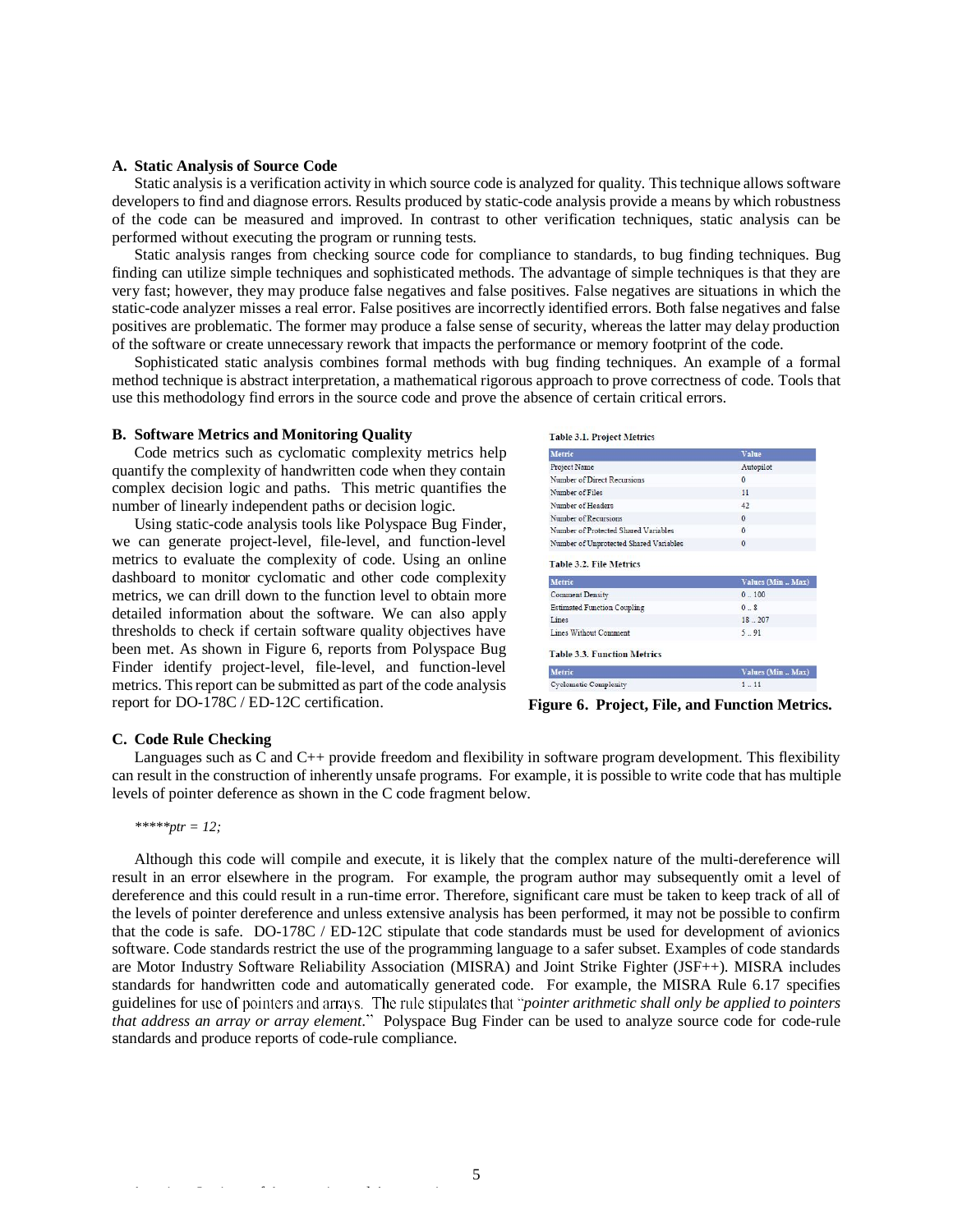#### **D. Range Analysis and Results**

In order to understand the operational limits of software, it is necessary to know the ranges of outputs and intermediate variables. Static analysis, with the use of formal methods techniques, provides an excellent technique for calculating the ranges of global variables and function outputs. For example, Polyspace Code Prover uses a technique known as abstract interpretation to track control and data flow through the software. It displays range information associated with variables and operators. We can

use range information that is calculated to determine that the software does not violate specified range limits.

As illustrated in Figure 7, for the code relating to our thrust reverser example, the display from Polyspace Code Prover identifies that the division operation consists of a range between -1701 to 3276 for the left operand and 9 for the right operand. The resulting range from performing the division is -189 to 364.



**Figure 7. Results from Range Analysis.** 

#### **E. Finding Bugs**

An obvious goal of software development is to produce code that does not contain bugs. Static-code analysis tools like Polyspace Bug Finder can help with this task. Using fast analysis techniques, they can pinpoint numerical, dataflow, programming, and other bugs in C or C++ source code. Bugs are identified in the source code with detailed information to help determine the root cause and source of the bug. For example, when a defect such as an overflow occurs, as shown in Figure 8, Polyspace Bug Finder traces all line numbers in the code that lead to the error condition. Software developers can use this information to debug and fix the code.

| Check Details                                                                                                                                                                                                                               |                                                                                                                      |                               | <b>69×</b> |
|---------------------------------------------------------------------------------------------------------------------------------------------------------------------------------------------------------------------------------------------|----------------------------------------------------------------------------------------------------------------------|-------------------------------|------------|
| Variable trace                                                                                                                                                                                                                              |                                                                                                                      | numeric.c / bug intoverflow() |            |
| ID 21: <i>I</i> Integer conversion overflow<br>Operation [conversion from int32 to int8] on scalar overflows<br>conversion from int 32 to int 8<br>right: 130 or 140 or 150 or 160<br>result: full-range [-128  127]<br>(result is wrapped) |                                                                                                                      |                               |            |
| 96 result = first + second;                                                                                                                                                                                                                 |                                                                                                                      |                               |            |
| Fvent                                                                                                                                                                                                                                       | Scope                                                                                                                | $\cdots$                      |            |
| Use of variable 'val'<br>Use of variable 'first'<br>Use of variable 'second'<br>1 Assignment to local variable 'first'<br>2 Assignment to local variable 'second'                                                                           | bug intoverflow() 88<br>bua intoverflow() 89<br>bug intoverflow() 90<br>bug intoverflow() 92<br>bug_intoverflow() 93 |                               | E          |
| Operation [conversion from int32 to int8] on scalar overflows bug intoverflow() 96                                                                                                                                                          |                                                                                                                      |                               |            |
| Vi Source                                                                                                                                                                                                                                   |                                                                                                                      |                               | a #x       |
| Results Statistics numeric.c<br>} else {<br>91                                                                                                                                                                                              |                                                                                                                      |                               | 4 0 图      |
| 92<br>$first = 80;$<br>93<br>$second = 60;$                                                                                                                                                                                                 |                                                                                                                      |                               |            |
| 94<br>ł<br>95                                                                                                                                                                                                                               |                                                                                                                      |                               |            |
| 96<br>$result = first + second;$<br>٠                                                                                                                                                                                                       |                                                                                                                      |                               |            |
| 97<br>return result;                                                                                                                                                                                                                        |                                                                                                                      |                               |            |
|                                                                                                                                                                                                                                             | ш                                                                                                                    |                               |            |

**Figure 8. Overflow Bug Identification with Root Cause Information.**

## **F. Proving Absence of Certain Run-Time Errors**

When static analysis is combined with formal methods, it is possible to use mathematical proofs to check if the software is free of certain run-time errors. A formal methods technique known as abstract interpretation can be applied to static analysis. This technique uses mathematical techniques to analyze complex dynamic software programs. The source code is interpreted in a mathematical domain to understand the behavior of the program. It produces verification results without requiring program execution or test cases to find and prove run-time errors. DO-333, the formal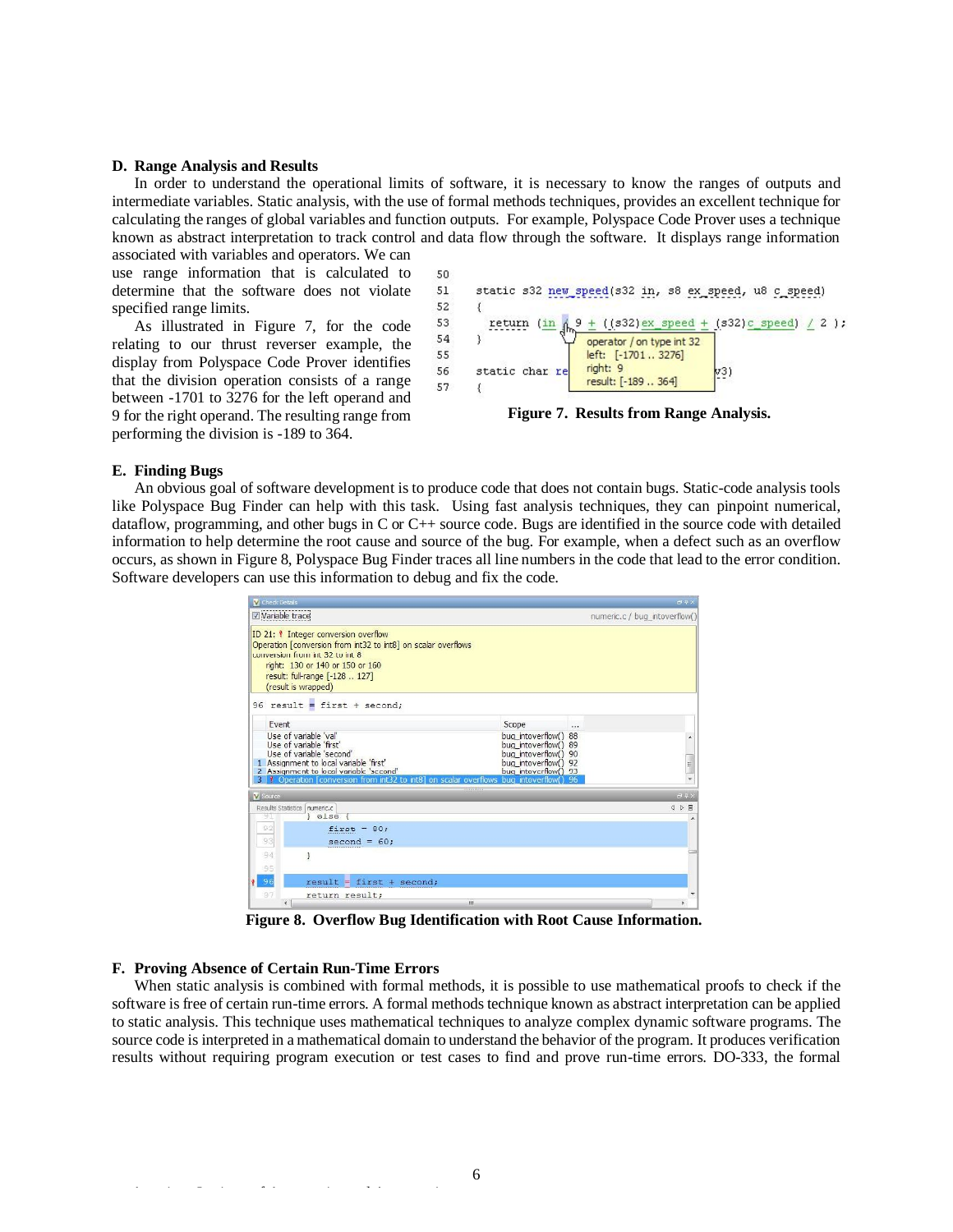methods supplement to DO-178C, recognizes the use of formal methods. For example, the supplement states that requirements involving "always/never" in general are difficult to verify with a finite number of test cases, but may be verified by formal analysis.

Polyspace Code Prover is an example of a staticanalysis tool that uses abstract interpretation. It is able to identify where certain run-time errors may occur and proves the absence of specific run-time errors. Using abstract interpretation, Polyspace Code Prover categorizes findings such as (a) proven to fail with a run-time error, (b) unreachable code, (c) proven to be free of certain run-time errors, or (d) unproven. Using Polyspace Code Prover, it is possible to obtain certification credit for certain aspects of DO-178C standard. For example, in Table A-5(6) of the standard, Polyspace Code Prover can be used to identify fixedpoint arithmetic overflows, use of uninitialized variables, use of uninitialized constants, and data corruption due to tasks or interrupts conflict. As shown in Figure 9, Polyspace Code Prover depicts color-coded proof-based static-code analysis results directly on the source code.



**Figure 9. Color-Coded Static Analysis Results.** 

## **G. Testing Source Code**

Once the code has been verified with static analysis, it can be tested on the host computer (e.g., on a desktop computer) to check that the code has the same behavior as the executable specification (simulation model). This genre of comparison testing is known as "back-to-back" or "in-the-loop" testing. The specific task of testing the code on the host computer is software-in-the-loop (SIL) testing. The generated C or C++ code is compiled for the desktop computer and cosimulated with the original simulation to compare the outputs to identify errors, if any. This step confirms there have been no changes in behavior from one development stage to the next and verifies that a development step did not introduce errors.

The next phase is to cross-compile the code for the target processor and to check that the target-specific code has the same behavior as our executable specification (simulation model). This cosimulation task is known as processorin-the-loop (PIL) testing. Similar to SIL, PIL provides a method to execute tests created on a development host computer directly on an embedded processor. Tests or closed loop simulations running on the host development computer communicate synchronously with the code running on the embedded target, enabling engineers to run the tests against the code on the target. PIL testing can also be performed with an instruction set simulator (ISS) that executes on the host computer. Running PIL tests on multiple target platforms is one way to assess an algorithm's robustness to variations in processor, hardware, or compilers. PIL supports execution profiling to help determine Worst Case Execution Time and integration with code coverage analysis tools.

Real-time testing can be performed with hardware-in-the-loop (HIL) testing. This type of testing permits us to execute the control algorithm on dedicated target hardware connected to the physical system with a real-time plant or environment model. The behavior of the system in real time can be compared to expected results.

## **IV. Conclusion**

Verification and validation (V&V) tasks can be applied in Model-Based Design spanning the domain of models to code. Considered in context of the V-model, V&V activities begin with models, continue to code where they confirm that avionics designs have traceability to requirements, meet those requirements, and are robust. These activities can begin early in the design development phase. Static analysis ranging from bug finding to proving the absence of certain run-time errors can be performed on the source code. In-the-loop testing helps confirm that the software behaves as expected on the target processor.